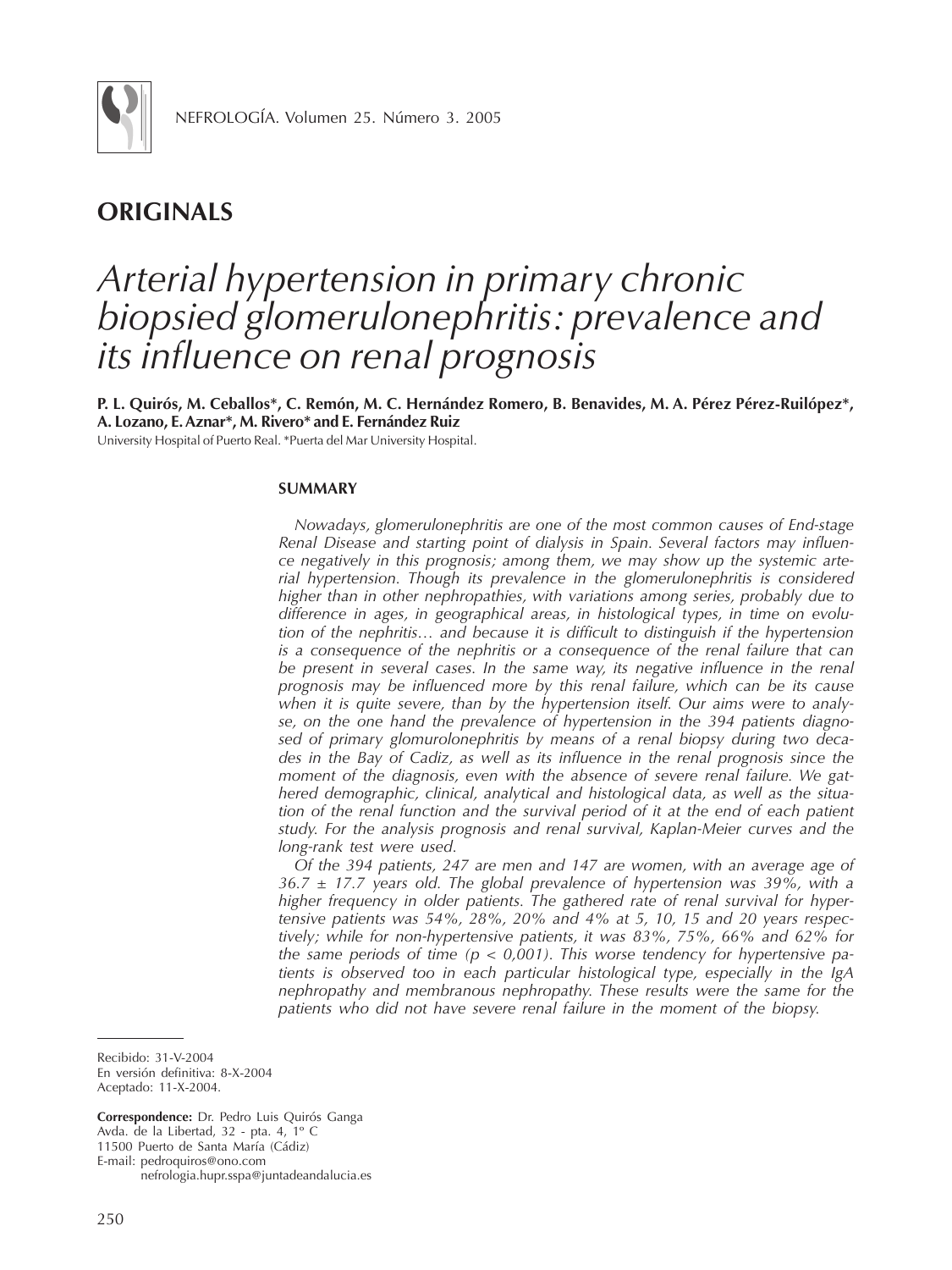*Conclusions: Hypertension is a common fact in the primary glomerulonephritis, which also conditions, in an important way, the renal prognosis itself in a long term, from the moment of diagnosis and even before the existence of a significant renal failure.*

Key words: *Hypertension. Glomerulonephritis. Renal survival. Renal failure.*

# **HIPERTENSIÓN ARTERIAL EN LAS GLOMERULONEFRITIS PRIMARIAS CRÓNICAS BIOPSIADAS: PREVALENCIA E INFLUENCIA EN EL PRONÓSTICO RENAL**

# **RESUMEN**

*Las glomerulonefritis constituyen una causa importante de insuficiencia renal crónica terminal. Varios factores pueden influir negativamente en su pronóstico; de entre ellos destaca la hipertensión arterial. Su prevalencia en las glomerulonefritis es variable según las series, probablemente debido a diferencias demográficas, de tipos histológicos, de tiempo de evolución en el momento del análisis o a que es difícil diferenciar si es secundaria a la propia nefropatía o a la insuficiencia renal que puede producir ésta. Su influencia negativa en el pronóstico renal puede estar mediada más por la propia insuficiencia renal, de la que puede ser a su vez consecuencia cuando es lo suficientemente severa, que por la propia hipertensión.*

*Nuestros objetivos fueron analizar la prevalencia de hipertensión en el momento de la biopsia renal de los 394 pacientes diagnosticados de glomerulonefritis primaria en dos décadas en la Bahía de Cádiz y su influencia en el pronóstico desde entonces y aún en ausencia de insuficiencia renal severa.*

*La prevalencia global de hipertensión fue del 39%, siendo más frecuente en los pacientes de mayor edad. La tasa acumulada de supervivencia renal para los hipertensos fue del 54%, 28%, 20% y 4% a los 5, 10, 15 y 20 años respectivamente; mientras que para los normotensos fue del 83%, 75%, 66% y 62% para los mismos períodos (p < 0,001). Esta peor tendencia para los hipertensos se observa en cada tipo histológico, con especial significación en las nefropatías IgA y membranosa. Esta influencia negativa de la hipertensión se mantuvo igualmente cuando no coexistía insuficiencia renal severa en el momento de la biopsia.*

*Conclusiones: La hipertensión es frecuente en las glomerulonefritis primarias, condicionando el pronóstico renal a largo plazo, desde el momento del diagnóstico e incluso antes de la existencia de insuficiencia renal severa.*

*Palabras claves: Hipertensión arterial. Glomerulonefritis. Supervivencia renal. Insuficiencia renal.*

#### **INTRODUCTION**

Glomerulonephritis (GN) represents currently in Spain the third known cause of end-stage chronic renal failure (ESCRF) and for entry into a dialysis program, behind diabetic nephropathy and renal vascular disease (ischemic and hypertensive).<sup>1</sup> This renal prognosis may be also negatively influenced by several factors present at the time of patient's diagnosis. Among them, we outline arterial hypertension (AHT) as one of the most important ones,

not only for GN but also in any type of renal di $sease<sup>2-10</sup>$ .

Although AHT prevalence in GN is estimated to be higher than the prevalence of other nephropathies, it varies according to series<sup> $6,11,12$ </sup>, and that may be due several factors such as population differences, age, geographical areas, histological types, or time course of GN at the time of analysis of different studies, as well as to the difficulty in differentiating whether AHT is secondary to the nephropathy itself or nephropathy is secondary to AHT.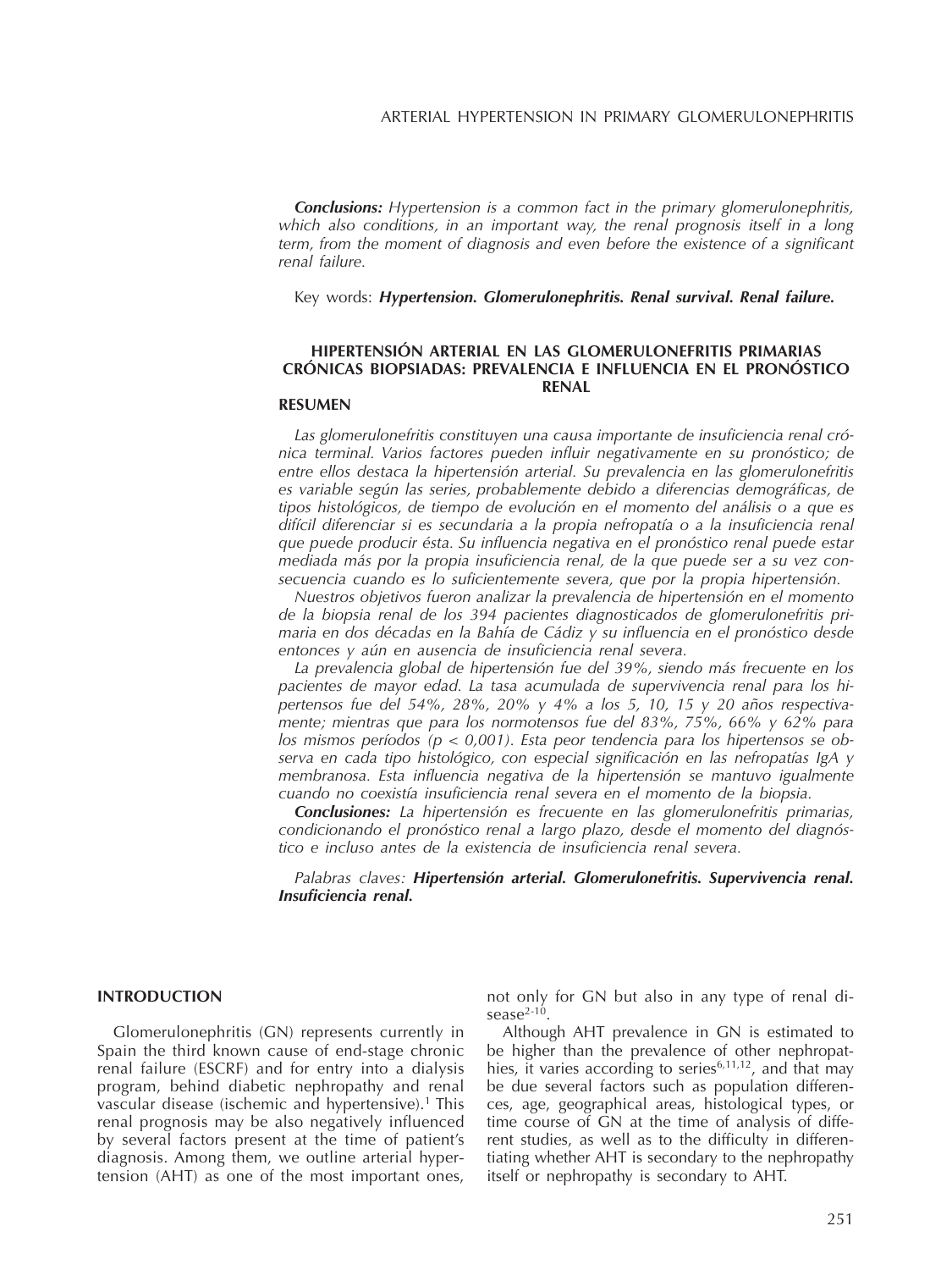Because of that reason, we must stress that, in the same way, the negative influence of AHT on GN renal prognosis may be mediated preferentially by renal failure itself, (the former being possibly a result of the latter when this one is severe enough) than by hypertension itself.

From what have been said are derived the main goals of the present study, which are, on the one hand, to analyze AHT prevalence in chronic primary GN (PGN) at the time of performance of renal biopsy, and on the other hand, its prognostic value as a progression factor to ESCRF from then on and even in the absence of severe renal failure.

# **MATERIAL, PATIENTS AND METHODS**

Patients: 394 adult patients have been retrospectively studied (age equal to or greater than 15 years; mean age 36.7 years), diagnosed with PGN by means of renal biopsy at Puerto Real and Puerta del Mar University Hospitals, from the Cadiz province ("Cadiz Bay Area"), between January  $1<sup>st</sup> 1982$  and June  $30<sup>th</sup>$  2003, excluding biopsies from renal grafts and glomerular pathologies related to renal transplantation.

Demographical data have been gathered, such as patients' particulars, date of renal biopsy, age and gender. As basal clinical data at the time of biopsy, the existence or absence of AHT (we considered hypertensive those patients with arterial blood pressure figures higher than  $140/90$  mmHg<sup>13</sup>, or those treated with antihypertensive drugs), and renal failure (measured as glomerular filtration rate [GFR: by means of creatinine clearance in mL/min]). Also, pathological diagnosis from biopsies was recorded and, as the final study outcome, renal function survival, computed as the time elapsed from the date of renal biopsy to definitive loss of renal function, defined as first dialysis session. For that, each patient situation at the end of the study period has been recorded, with regards to their inclusion or not into a dialysis program.

According to the definition and classification of chronic renal disease<sup>14,15</sup>, the limit between moderate and severe CRF (NKF-DOQI stages 3 and 4) is defined by a creatinine clearance (GFR) of 30 mL/min. Thus, for the analysis of AHT influence on PGN renal survival (RSV) we have considered 4 groups: Group A, all patients were normotensive independently of renal function; Group B, normotensive patients with GFR < 30 mL/min; Group C, all patients were hypertensive, independently of renal function; Group D, hypertensive patients with GFR  $<$  30 mL/min.

Statistical methods: means, standard deviations (SD), medians, percentiles, and frequency distributions. Kaplan-Meier actuarial survival curves and logrank test for curves comparison.

A p value < 0.05 was considered as significant. For statistical analyses RSIGMA from HORUS software has been used.

# **RESULTS**

Of the 394 PGN-diagnosed patients, 247 were men (62.7%) and 147 were women (37.3%). Mean age of patients was  $36.7 \pm 17.7$  years. 17.2% of patients were younger than 20 years (15-20 years), 38.1% were between 20 and 40 years, 31.3% between 40 and 60 years, and 13.4% were older than 60 years.

Percentage distribution of biopsied PGN in our setting is shown in Figure 1, predominating IgAN, followed in frequency order by MN, FSG, MPGN, GNExtrac, Mes Non IgA and GNEndoc (abbreviations definitions are shown at figure 1 bottom).

Globally, 39% of patients with biopsied PGN in our area presented AHT. Percentage of hypertensive patients significantly increases ( $p < 0.001$ ) with patient's age, being 14% for those younger than 20, 38% for patients aged 20-40 years, 48% for patients aged 40-60 years, and 71.7% for those older than 60 years.

Global and chronic PGN specific means for plasma creatinine, proportion of patients according to renal function (GFR lower or higher than 30 mL/min), AHT general prevalence, and prevalence in PGN with GFR < 30 ml/min are shown in Table I.

Presence of AHT at the time of renal biopsy significantly determines ( $p < 0.001$ ) a worse renal function prognosis for the whole group of patients diagnosed with PGN (fig. 2). Thus, the RSV cumulative rate for the whole group of non-hypertensive patients (Group A) was 83%, 75%, 66%, and 62% at 5, 10, 15, and 20 years, respectively; whereas for all hypertensive patients (Group C) it was 54%, 28%, 20%, and 4% for the same time periods. If we compare RSV curves between hypertensive and normotensive patients without significant renal failure at the time of diagnosis (GFR

\_ 30 mL/min), we observe similar results (Figure 2): RSV cumulative rates of 86%, 78%, and 72% at 5, 10, and 15 years for normotensive (Group B) and 67%, 22%, and 6% for hypertensive patients (Group D), respectively ( $p < 0.001$ ).

These RSV differences between hypertensive and normotensive patients are virtually maintained for all particular types of chronic PGN, both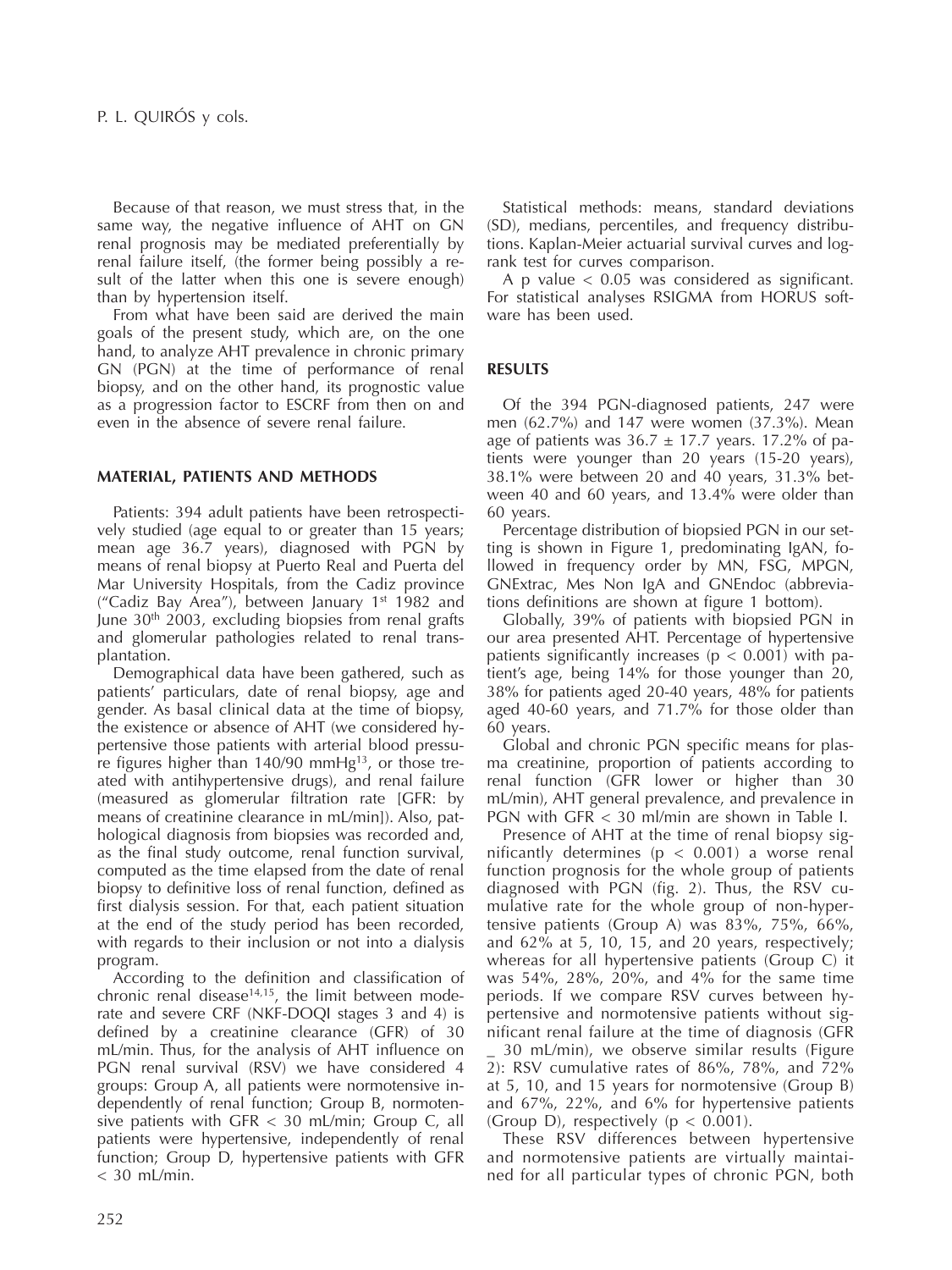

*Fig. 1.—Percentage distribution of results from biopsied PGN in the Cadiz Bay Area.*

| Table I. Renal function and AHT prevalence in PGN |                                   |                                 |                                             |                                         |                                           |
|---------------------------------------------------|-----------------------------------|---------------------------------|---------------------------------------------|-----------------------------------------|-------------------------------------------|
|                                                   | Mean $P_{cr}$<br>$(mg/dL) \pm SD$ | <b>Global AHT</b><br>$%$ in PGN | % of patients with<br>$GFR \geq 30$ mL/min* | % of patients with<br>$GFR < 30$ mL/min | AHT % in PGN with<br>$GFR \geq 30$ mL/min |
| <b>All PGN</b>                                    | $1.9 \pm 1.8$                     | 39%                             | 62.18%                                      | 37.82%                                  | 29%                                       |
| <b>IgAN</b>                                       | $1.54 \pm 1.09$                   | 33.7%                           | 72.17%                                      | 27.83%                                  | 25%                                       |
| <b>MN</b>                                         | $1.29 \pm 0.87$                   | 43.7%                           | 69.77%                                      | 30.23%                                  | 38%                                       |
| <b>FGS</b>                                        | $1.77 + 1.29$                     | 33.3%                           | 60.42%                                      | 39.58%                                  | 21%                                       |
| <b>MPGN</b>                                       | $1.62 \pm 0.97$                   | 41.7%                           | 65.7%                                       | 34.3%                                   | 40%                                       |

(\*) Limit GFR between 3 (moderate) and 4 (severe) NFK-DOQI stages of chronic renal disease.

with global comparison, without paying attention to baseline renal function, and when comparing RSV between hypertensive and normotensive patients without significant renal failure at the time of biopsy (Group B vs Group D) (fig. 3), being as follows:

Group A vs Group C: significant RSV differences in IgAN ( $p < 0.001$ ), MN ( $p < 0.01$ ), and FSG ( $p <$ 0.05). In MPGN we still observe this trend to a worse clinical course in hypertensive patients, although it does not reach statistical significance ( $p < 0.1$ ).

Group B vs Group D: significant RSV differences in IgAN ( $p < 0.001$ ), MN ( $p < 0.001$ ), and with a lesser significance in FSG ( $p < 0.05$ ).

#### **DISCUSSION**

AHT in the general population is variable depending on geographical distribution and age. For example, Wolf-Maier *et al.*<sup>16</sup> in a study that comprised 6 European countries (including Spain [Banegas JR]) report an AHT global prevalence for patients aged 35- 64 years that varies among countries: USA 27.8%, Canada 27.4%, Italy 37.7%, Switzerland 38.4%, United Kingdom 41.7%, Finland 48.7%, Germany 55.3%, and Spain 46.8%. In other publications, this general population prevalence varies with an interval of 20-30%<sup>17</sup>. However, in GN, although it varies in the different studies, it is said to be 30 to 50%,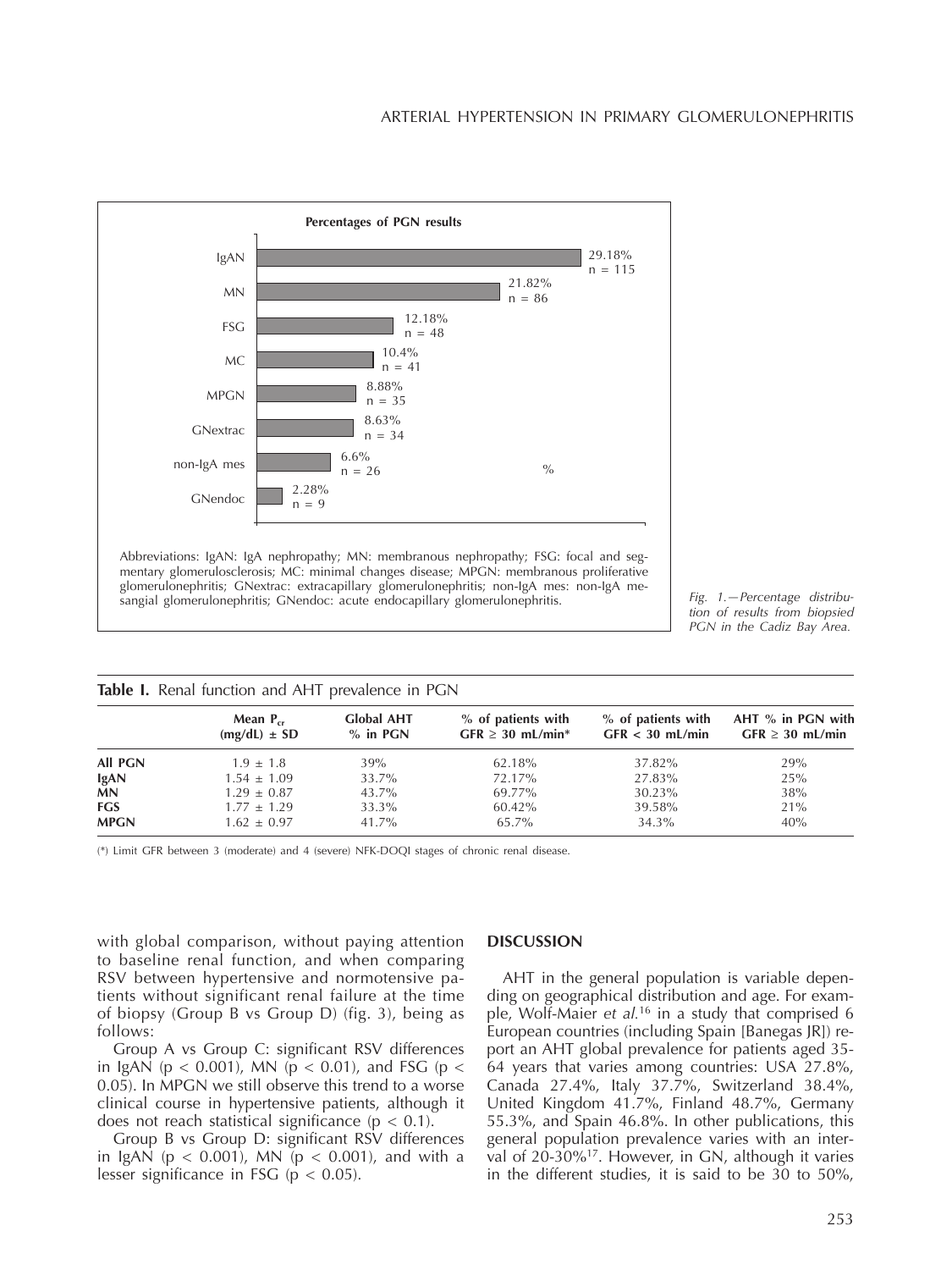

*Fig. 2.—Influence of AHT on RSV of the whole PGN group.*

or even higher, depending on the particular histological types and published series<sup>6,11,12</sup>.

Following this line, we have observed that AHT is a fact that occurs very frequently in primary glomerular pathology in our area at the time of biopsy, reaching 39% of all of our patients. Although this percentage may no be higher than those reported in the cited series, we must consider three issues: on the one hand, that AHT prevalence is only detected in biopsied GN; on the other hand, AHT presence is recorded at the time of biopsy and not throughout the clinical course where its prevalence in GN would be seriously increased and paralleling renal function worsening; and finally, that patients diagnosed with GN tend to be young, especially in our study in which we have included patients 15 years and older and in which mean age is  $36.7 \pm 17.7$  years, an age at which AHT prevalence in the general population is quite lower (14% in the USA and 27% in Europe for patients between 35 and 44 years of age, according to Wolf-Maier *et al.*<sup>16</sup>). AHT prevalence in PGN in our series increases very significantly ( $p < 0.001$ ) with patient's age.

By histological types, MN and MPGN are the ones with the highest AHT rates at the time of biopsy. By contrast, the lowest AHT rate corresponds to patients diagnosed with MC.

Chronic GN are one of the most common etiologies for ESCRF, being such that in the latest national and autonomic dialysis and transplantation registries they still are, in Spain, one of the main causes of entry into a replacement renal therapy program in adults $1,18$ . Progression to renal failure varies in some types of GN, so that it is essential to determine which factors may predict a poor course, independently of the histological type itself. Among them, AHT has been classically considered one of the most important ones because, with time, it induces an irreversible damage to preglomerular vessels, glomerular ischemia, gradual loss of renal mass, subsequent hyperfiltration and glomerular hypertension that favor mesangial expansion and global glomerular sclerosis, with long-term severe worsening of renal func- $\text{tion}^{4,19,20}.$ 

In this line, we have been able to observe how AHT presence from time of diagnosis is already an important predictor factor for a worse renal course in PGN, since it denotes worse RSV cumulative rates in Kaplan-Meier curves as compared to non-hyper-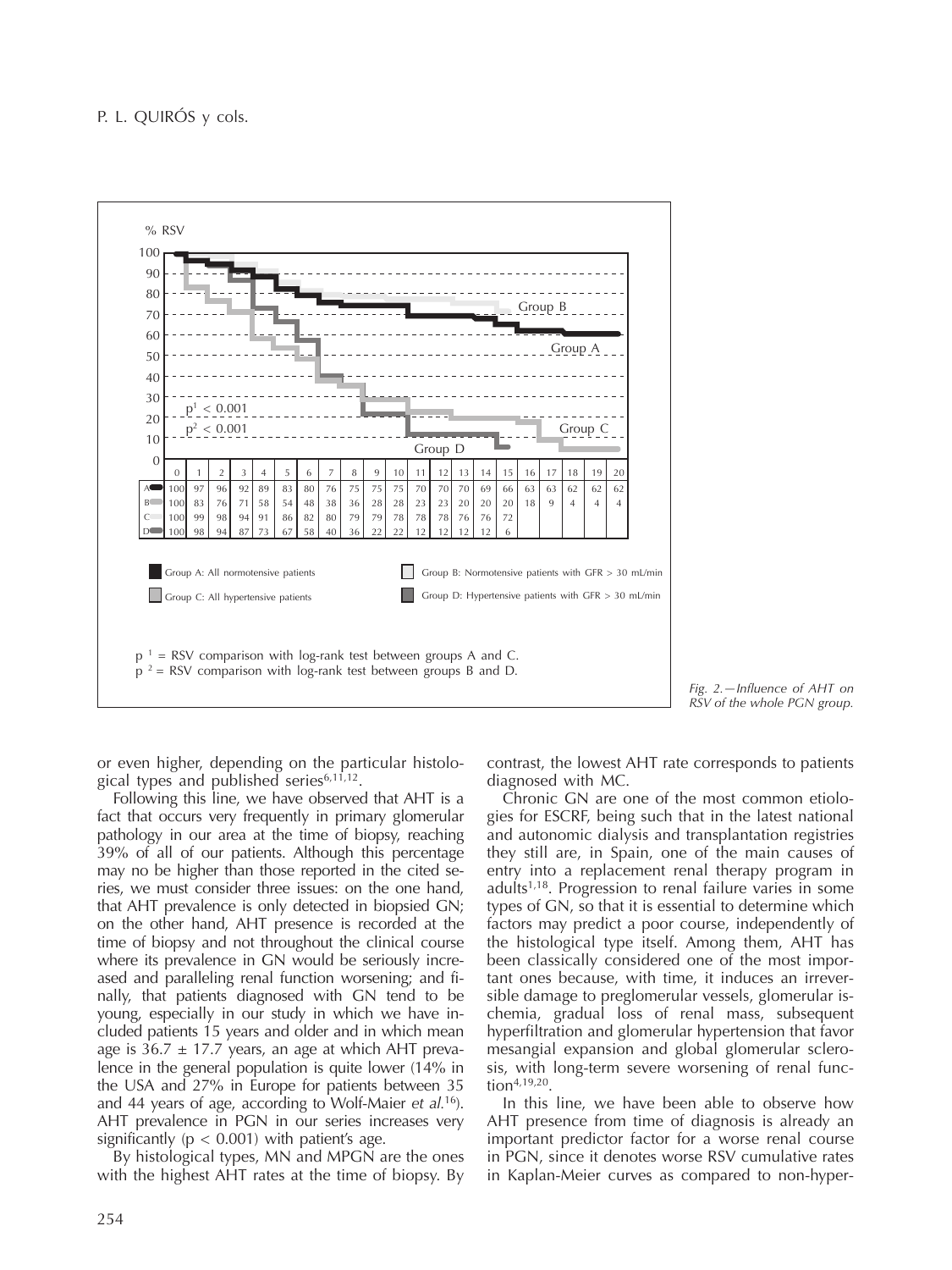



tensive patients. This was also observed in all particular analyzed histological types, reaching a statistical significant difference, especially in  $\lg A$ N (p < 0.001) and in MN ( $p < 0.01$ ), and less in FSG ( $p <$ 0.05).

But AHT not only plays a role as a cause of renal function worsening but, at the same time, it is a result of the latter since renal disease *per se* induces AHT, completing this pathogenic loop, resulting in further damage besides the originating cause. In this way, as it is difficult to differentiate whether AHT is due to the nephropathy itself or to the resulting renal failure, we may also think that before a renal failure severe enough to influence on long-term prognosis, the latter would be preferentially conditioned by renal failure worsening than by hypertension itself. So that, we have studied its influence on renal sur-

vival of patients with a GFR equal to or higher than 30 mL/min at the time of biopsy (the limit between NFK-DOQI stages 3 and 4 of chronic renal failure), observing that AHT determines a worse renal survival as compared to normotensive patients, and it is especially significant, again, in IgAN and MN, and less in FSG.

IgAN and MN are the PGN with the most uncertain and variable progression and, thus, the most difficult to predict at the time of diagnosis, differing from others, such as GFS<sup>21,22</sup> and GNMP<sup>23,24</sup>, in which their ominous course is well known. In the case of IgAN, because it is not a benign disease since a variable percentage of patients, varying between 20 and 40% in different series<sup>25,26</sup>, progress to ESCRF and must be included into a dialysis program, although renal function survival lasts longer; in the case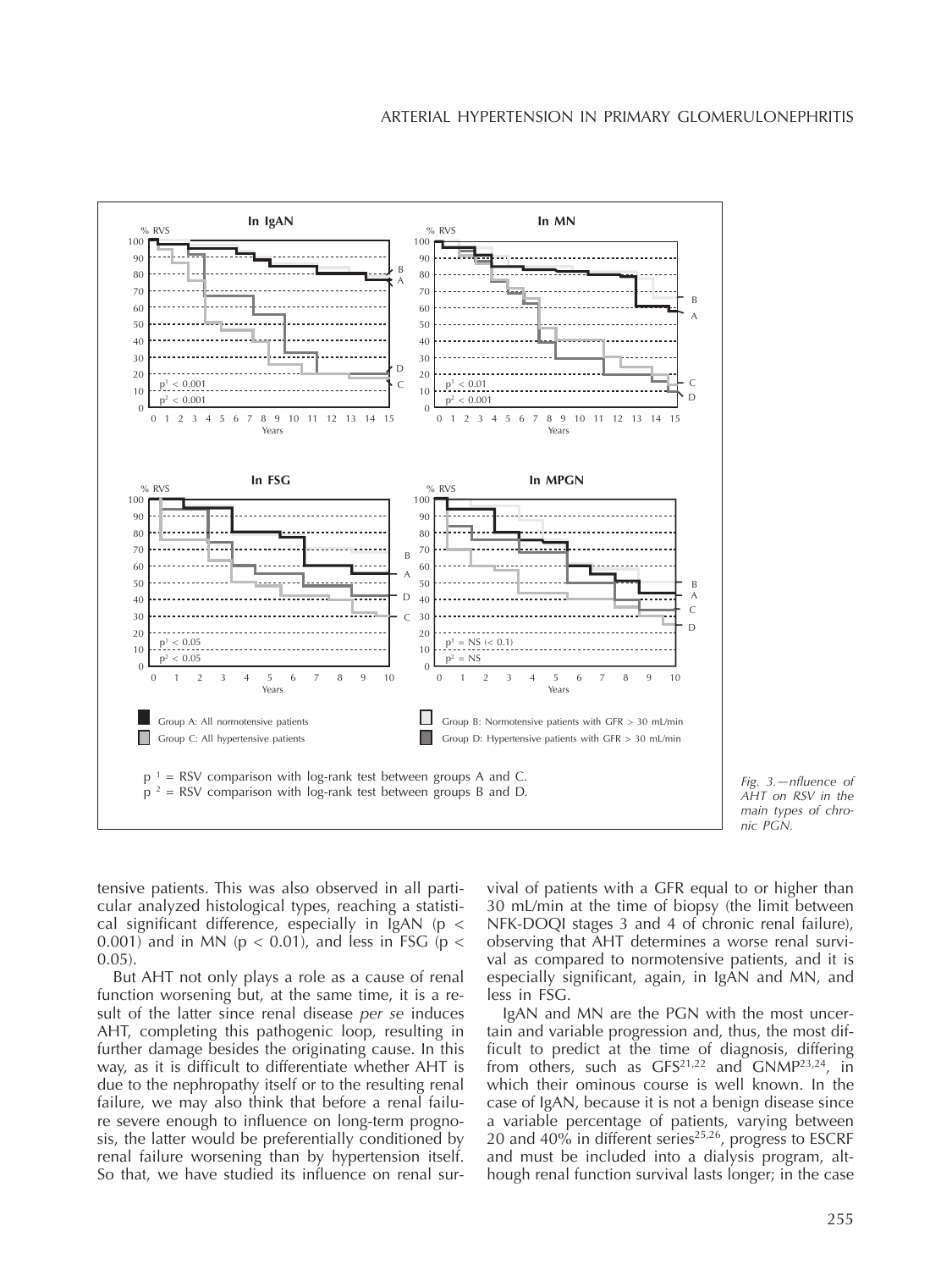of MN, because of its variable course since it may present complete or partial remissions, or progression to  $ESCRF<sup>27,28</sup>$ . Then, how can we inform patients of their progression at the time of diagnosis? Although offering an answer to this question may be difficult and it depends on many factors, we do are able to state, however, that in both nephropathies AHT is a very significant parameter for a worse evolution from then on, which may help us to establish a prognosis depending on whether patients present with arterial hypertension or not, and more importantly, it forces us to its management from then on, as with any other hypertensive patient.

Although it has not been a study issue in this work, we must comment that current guidelines recommend angiotensin II converting enzyme inhibitors (ACE inhibitors) as the first treatment option of these patients, except if formally contraindicated<sup>8,10,29-32</sup>. Although ARA-II drugs have an evident anti-proteinuric and anti-proliferative effect $33,34$ , to date there is not sufficient evidence that has demonstrated their capability to slow progression of non-diabetic renal disease as compared to other anti-hypertensive drugs.

In conclusion, and being aware of our retrospective study limitations, we would like to highlight that our work shows, on the one hand, the high AHT prevalence in primary biopsied GN, considering that we deal with young patients, with a lower AHT prevalence in the general population of the same age, and on the other hand, that AHT presence at the time of biopsy diagnosis is already a negative clinical prognostic marker, even before the occurrence of severe renal failure, being especially significant in IgAN and MN, which are primary glomerulonephritis with a more uncertain and variable clinical course than others. Although, according to our analysis, we cannot demonstrate that blood pressure management modifies renal prognosis in chronic GN, it may be, however, an essential therapeutic goal from the time of diagnosis, as in any other nephropathy.

#### **REFERENCES**

- 1. Registro de Diálisis y Trasplante de la SEN: Informe del año 2002. Disponible en: http://www.senefro.org/registro.htm.
- 2. Lea JP, Nicholas SB: Diabetes mellitus and hypertension: key risk factors for kidney disease. *J Natl Med Assoc* 94 (Supl. 8): 7-15, 2002.
- 3. Fernández-Andrade C: Marcadores y predictores renales y factores de riesgo renal y cardiovascular. *Nefrología* 22 (Supl.  $1 \cdot 2 - 29$ , 2002.
- 4. Luño J, García de Vinuesa S: Factores de riesgo en el desarrollo y progresión de insuficiencia renal terminal, la epidemia del siglo XXI. *Nefrología* 21 (1): 9-15, 2001.
- 5. Luke RG: Hypertensive nephrosclerosis: pathogenesis and prevalence. Essential hypertension is an important cause of end-stage renal disease. *Nephrol Dial Transplant* 14: 2271- 2278, 1999.
- 6. Ridao N, Luño J, Garcia de Vinuesa S y cols.: Prevalence of hypertension in renal disease. *Nephrol Dial Transplant* 16 (Supl. 1): 70-93, 2001.
- 7. Levin A: Identification of patients and risk factors in chronic kidney disease: evaluating risk factors and therapeutic strategies. *Nephrol Dial Transplant* 16 (Supl. 7): 57-60, 2001.
- 8. Martinez-Maldonado M: Role of hypertension in the progression of chronic renal disease. *Nephrol Dial Transplant* 16 (Supl. 1): 63-66, 2001.
- 9. Klahr S, Morrissey J: Progression of chronic renal disease. *Am J Kidney Dis* 41 (Supl. 2): 3-7, 2003.
- 10. Kaperonis N, Bakris G: Blood pressure, antihypertensive therapy and risk for renal injury in African-Americans. *Curr Opin Nephrol Hypertens* 12 (1): 79-84, 2003.
- 11. Rivera F, López-Gómez JM, Pérez García R. Registro de Glomerulonefritis. Sociedad Española de Nefrología: Epidemiología de las biopsias renales en España. Datos de 1996 y 1997. *Nefrología* 19 (2): 124-134, 1999.
- 12. Información SEN Registro de Glomerulonefritis: Resultados correspondientes a 1999 y 2002. Disponible en: http://www.senefro.org/modules.php?name=subsection&idsection=7&idsubsection=130.
- 13. Chobanian AV, Bakris GL, Black HR, and teh National High Blood Pressure education Program Coordinating Comité: Seventh Report of the Hoint National Committee on Prevention, Detection, Evaluation, and Treatment of High blood Pressure. *JAMA* 289 (19): 2560-2572, 2003.
- 14. Levay AS, Coresh J, Balk E y cols.: National Kidney Foundation Practice Guidelines fro Chronic Kidnye Disease: evaluation, Classification and Stratification. *Ann Inter Med* 139: 137-47, 2003; y disponible en: http://www.kidney.org/professionals/doqi/kdoqi/toc.htm.
- 15. Gorriz JL: Enfermedad renal crónica: detección, prevención y remisión adecuada a nefrología. *Nefrología extrahospitalaria* 11: 13-18, 2004.
- 16. Wolf-Maier K, Cooper RS, Banegas JR y cols.: Hypertension prevalence and blood pressure levels in 6 European countries, Canada and the United States. *JAMA* 289 (18): 2363-2369, 2003.
- 17. Kaplan NM: Hipertensión en la población general. En: Kaplan NM: Hipertensión Clínica. Waverly Hispanica, SA. Buenos Aires. p. 1-22, 1999.
- 18. Comité de registros de la SEN: Informe de diálisis y trasplante de la Sociedad Española de Nefrología y Registros Autonómicos correspondientes al año 2000. *Nefrología* 22 (4): 310- 317, 2002.
- 19. Marín R, Gorostidi M, Pobes A: Hipertensión arterial y enfermedad vascular renal: nefroangioesclerosis. *Nefrología* 22 (Supl. 1): 36-45, 2002.
- 20. Neal L, Greene EL: Pathophysiology of chronic progressive renal disease in the African American patient with hypertension. *Am J Med Sci* 323 (2): 72-77, 2002.
- 21. Rydel JJ, Korbet SM, Borok RZ y cols.: Focal segmental glomerular sclerosis in adults: Presentation, course, and response to treatment. *Am J Kidney Dis* 25 (4): 534-542, 1995.
- 22. Shiiki H, Dohi K: Primary focal segmental glomerulosclerosis: clinical course, predictors of renal outcome and treatment. *Intern Med* 39 (8): 606-611, 2000.
- 23. Schmitt H, Bohle A, Reineke T y cols.: Long-term prognosis of membranoproliferative Glomerulonephritis type I. *Nephron* 55: 242-250, 1990.
- 24. Pedersen RS: Long-term prognosis in idiopathic membranoproliferative glomerulonephritis. *Scand J Urol Nephrol* 29 (3): 265-272, 1995.